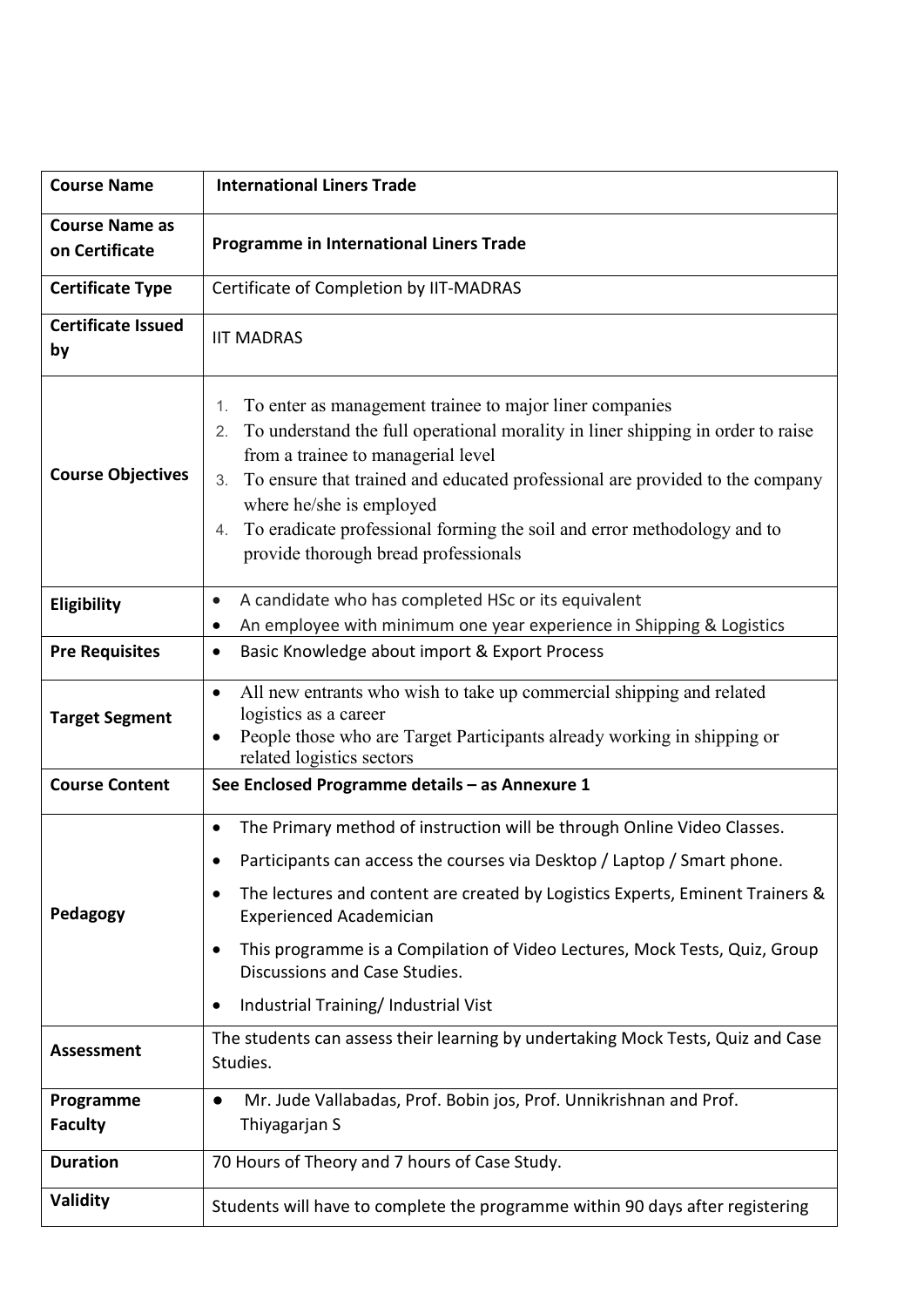|                                     | for the course.                                                                                                                                                                                                                                                                                                                                                                                                                                                                                                                                                                                                                                                                                                                                                                                                                                                                                                                                                                                                                                                   |
|-------------------------------------|-------------------------------------------------------------------------------------------------------------------------------------------------------------------------------------------------------------------------------------------------------------------------------------------------------------------------------------------------------------------------------------------------------------------------------------------------------------------------------------------------------------------------------------------------------------------------------------------------------------------------------------------------------------------------------------------------------------------------------------------------------------------------------------------------------------------------------------------------------------------------------------------------------------------------------------------------------------------------------------------------------------------------------------------------------------------|
|                                     | On successful completion of the programme, you will have a good<br>understanding of                                                                                                                                                                                                                                                                                                                                                                                                                                                                                                                                                                                                                                                                                                                                                                                                                                                                                                                                                                               |
|                                     | Render service in Supply Chain and Logistics Management at a professional<br>level                                                                                                                                                                                                                                                                                                                                                                                                                                                                                                                                                                                                                                                                                                                                                                                                                                                                                                                                                                                |
|                                     | Provide for a sound preparation for research or further study in the area<br>$\bullet$                                                                                                                                                                                                                                                                                                                                                                                                                                                                                                                                                                                                                                                                                                                                                                                                                                                                                                                                                                            |
|                                     | Develop and apply key knowledge and understanding of consolidation in<br>$\bullet$<br>Logistics Management both systematically and creatively                                                                                                                                                                                                                                                                                                                                                                                                                                                                                                                                                                                                                                                                                                                                                                                                                                                                                                                     |
|                                     | Enhance independent and high level learning skills and personal development                                                                                                                                                                                                                                                                                                                                                                                                                                                                                                                                                                                                                                                                                                                                                                                                                                                                                                                                                                                       |
|                                     | <b>Other Highlights:</b>                                                                                                                                                                                                                                                                                                                                                                                                                                                                                                                                                                                                                                                                                                                                                                                                                                                                                                                                                                                                                                          |
| Programme<br><b>Highlights/USPs</b> | Opportunity to earn a Certificate from IIT Madras.<br>$\bullet$<br>Lectures imparted by Eminent Academicians and practicing Industry Experts.<br>$\bullet$<br>Fully Online Pre-Recorded Course with online lectures that provides a "real"<br>$\bullet$<br>classroom experience in a "virtual" environment.<br>Seamless technology that can transmit lecture videos effectively at home<br>$\bullet$<br>broadband connection of 512 kbps.<br>User friendly and easy to use technology interface. No expensive and time-<br>$\bullet$<br>consuming software/hardware installations required at your end.<br>Through our web portal, Students are provided access to course<br>$\bullet$<br>presentations, case studies, assignments and other reference materials as<br>applicable for specified courses<br>Learn from Anywhere - No need to travel to an institute or training centre.<br>Learning continues even if you are traveling or not available at any specific<br>location. You may also learn from the comfort of your home at your<br>convenient time. |
| <b>Total Fees</b>                   | <b>Total Fees (Rs.)</b><br>INR 20,000 + GST as applicable<br><b>Total Programme</b><br>Fee                                                                                                                                                                                                                                                                                                                                                                                                                                                                                                                                                                                                                                                                                                                                                                                                                                                                                                                                                                        |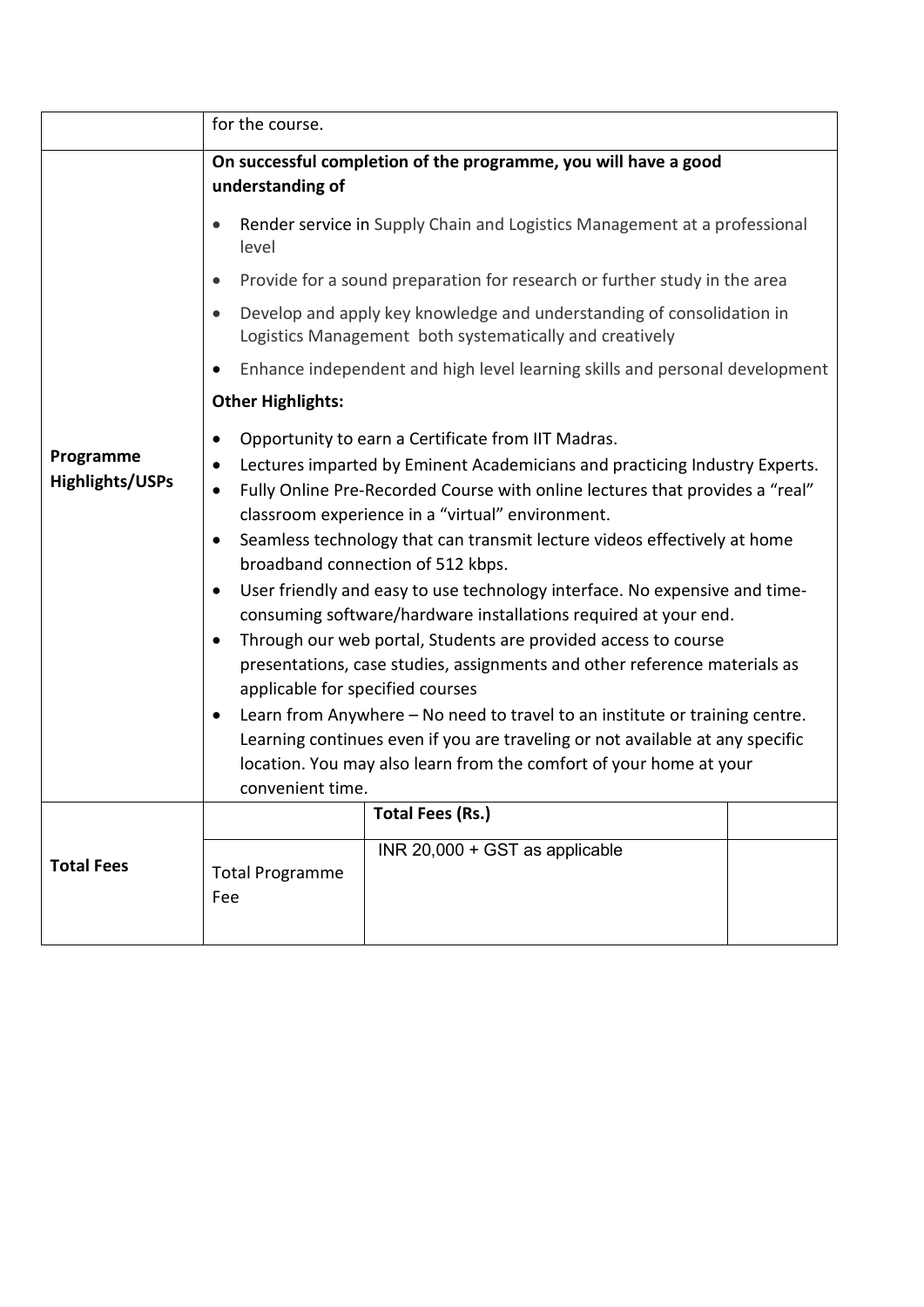### **Syllabus**

## **1. Introduction**

- a. Introduction to shipping
- b. Logistics Role in the Economy/Organization
- c. Logistics and Customer Service
- d. Logistics and supply chain management
- e. Five P's and 7 R's of Logistics Management
- f. Modes of Transportation
- h. World Sea Routes
- I. Major And Minor Ports In India

## **2. Logistics Services**

- a. Containerisation
- b. Ocean Freight Rates -Ocean Freight Calculation
- c. ICD, CONCOR, CFS Functions
- d. Customs Brokers
- e. Freight Forwarders and Consolidators
- f. Shipping Agents
- g. Stevedorers
- h. Documentation

## **3. Introduction to Liners trade**

- a. Origination of Liners
- b. Difference between tramp and liners
- c. Container Lines
- d. Container Terminal
- e. Conferences ANERA, IPBC, TWARA, TACA, FMC
- f. Advantages and Disadvantages of conferences

## **4. Liner Services**

- a. Main Vessel
- b. Mother Vessel and Feeder Vessel
- c. Trade Routes
- d. Types of Services
- e. Cycles of Terminals
- f. Windows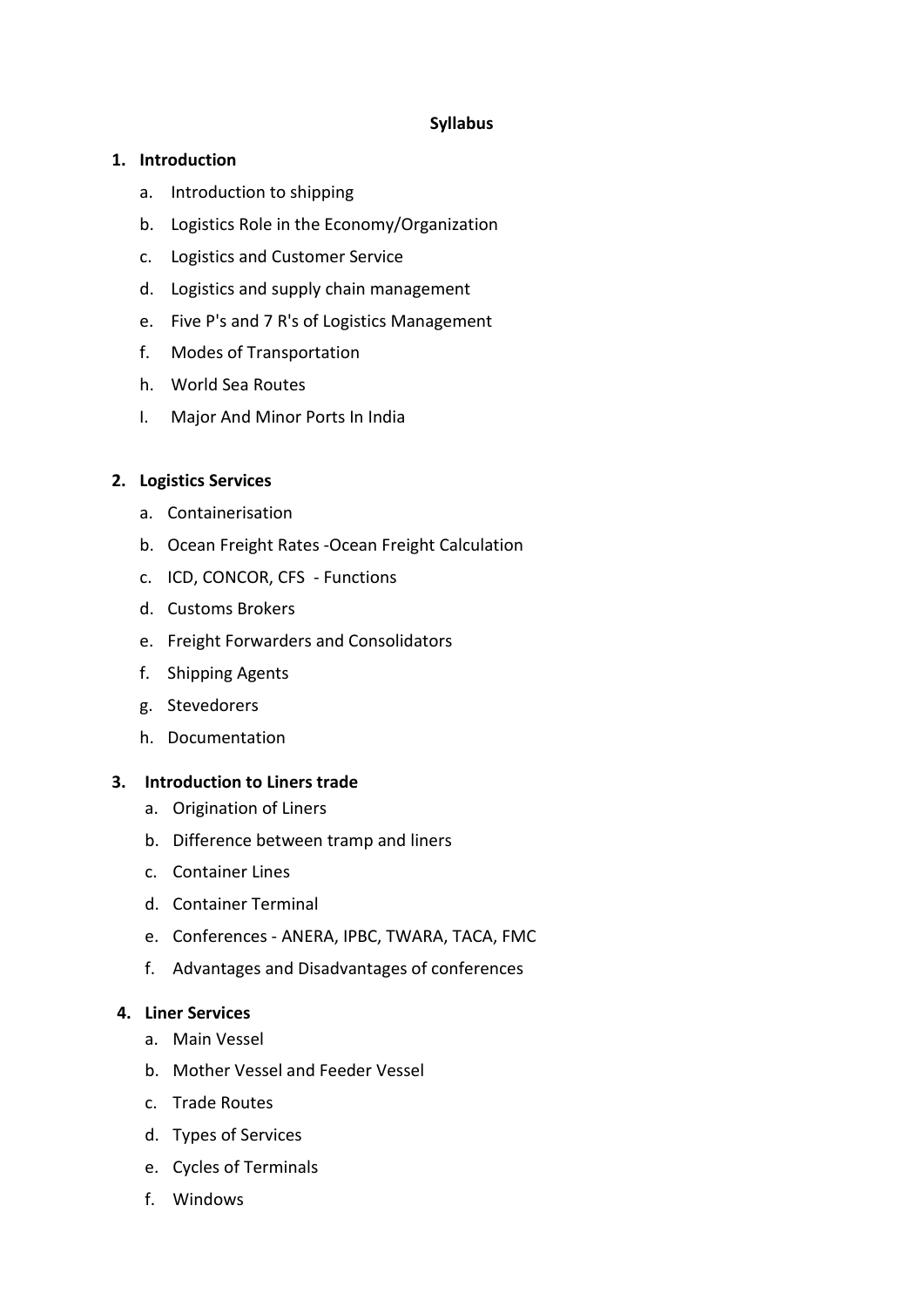- g. Terminal Equipment and Handling
- h. Termnial Operators

## **5. Troubleshooting Techniques**

- a. Rollovers
- b. Missing out windows
- c. Excessive pilling of containers
- d. Sweeper vessels

#### **6. Freight:**

- a. Freight Tariff
- b. Bunker adjustment factors
- c. Currency adjustment factors
- d. Congestions surcharges

#### **7. INCO Terms:**

- a. Definitions and Importance
- b. Shipping Documents (LC, Invoice, Packing list, etc)
- c. Shipping Bill, Bill of entry
- d. Prior Entry Manifest, Supplement Manifest
- e. Delivery Order, Letter Of Indemnity
- f. Mates receipts
- g. Types Of Bills Of Lading
- h. Functions Bills Of Lading

#### **8. Full cycle of containers**

- a. Load part document
- b. Distransport document
- c. Intermodal Transport
- d. Multimodal transport
- e. Basic legalities collected to containers

## **9. Essentials of Logistics**

- a. Applications of information Technology
- b. Inventory Control